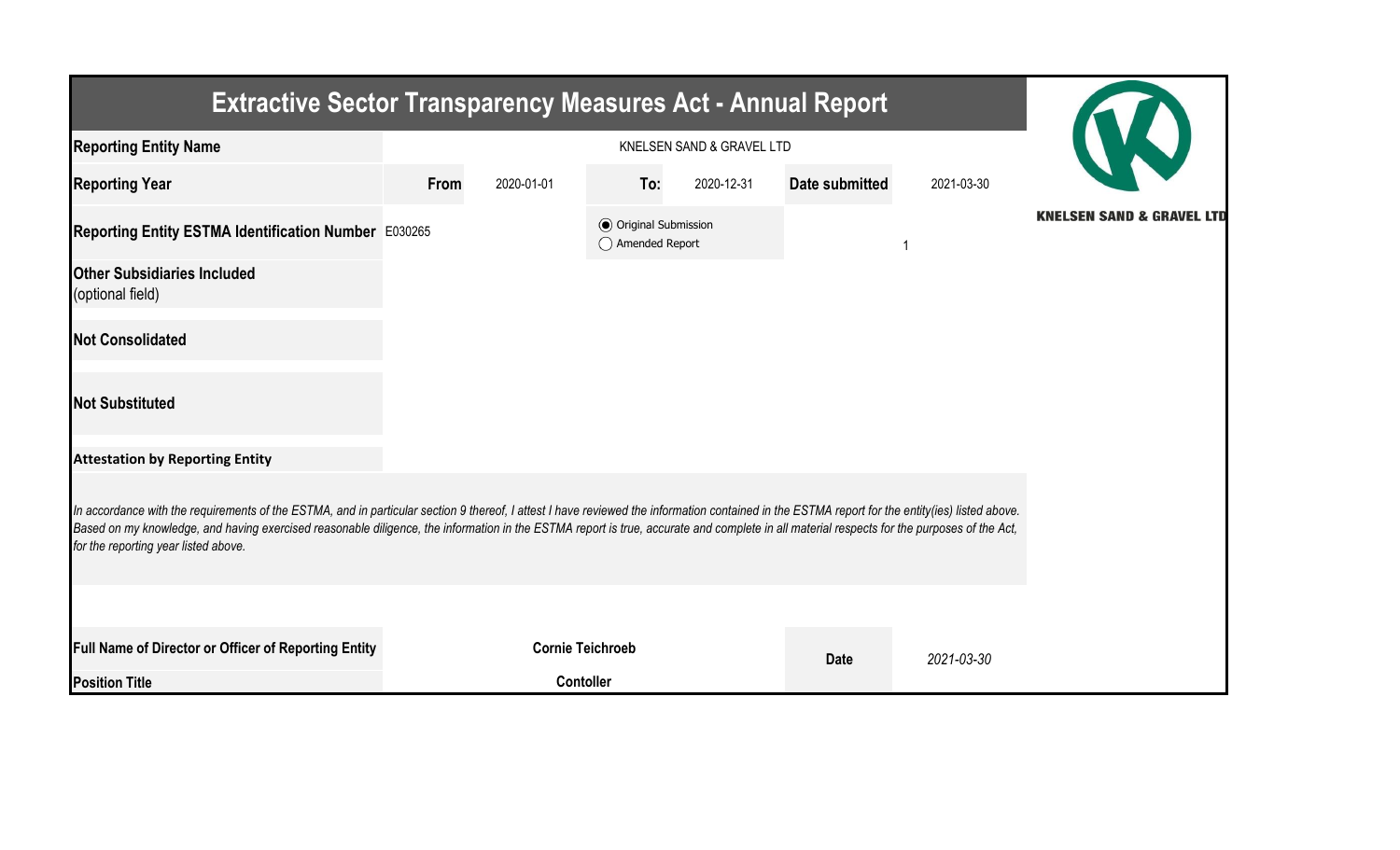| <b>Extractive Sector Transparency Measures Act - Annual Report</b>                                                                                          |                          |                                                                                     |                                             |            |         |                                   |                |                  |                                               |                                      |            |  |
|-------------------------------------------------------------------------------------------------------------------------------------------------------------|--------------------------|-------------------------------------------------------------------------------------|---------------------------------------------|------------|---------|-----------------------------------|----------------|------------------|-----------------------------------------------|--------------------------------------|------------|--|
| <b>Reporting Year</b><br>Reporting Entity Name<br>Reporting Entity ESTMA<br>Identification Number<br><b>Subsidiary Reporting Entities (if</b><br>necessary) | From:                    | 2020-01-01                                                                          | To:<br>KNELSEN SAND & GRAVEL LTD<br>E030265 | 2020-12-31 |         | <b>Currency of the Report CAD</b> |                |                  |                                               |                                      |            |  |
| <b>Payments by Payee</b>                                                                                                                                    |                          |                                                                                     |                                             |            |         |                                   |                |                  |                                               |                                      |            |  |
| <b>Country</b>                                                                                                                                              | Payee Name <sup>1</sup>  | Departments, Agency, etc  <br>  within Payee that Received<br>Payments <sup>2</sup> | <b>Taxes</b>                                | Royalties  | Fees    | <b>Production Entitlements</b>    | <b>Bonuses</b> | <b>Dividends</b> | Infrastructure<br><b>Improvement Payments</b> | <b>Total Amount paid to</b><br>Payee | Notes $34$ |  |
| Canada - Alberta                                                                                                                                            | County of Grande Prairie |                                                                                     | 213,692                                     | 25,200     | 59,395  |                                   |                |                  |                                               | 298,287                              |            |  |
| Canada - Alberta                                                                                                                                            | County of Mackenzie      |                                                                                     | 157,980                                     |            | 150,449 |                                   |                |                  |                                               | 308,429                              |            |  |
| Canada - Alberta                                                                                                                                            | Government of Alberta    | Minister of Finance                                                                 |                                             | 1,228,983  |         |                                   |                |                  |                                               | 1,228,983                            |            |  |
|                                                                                                                                                             |                          |                                                                                     |                                             |            |         |                                   |                |                  |                                               |                                      |            |  |
|                                                                                                                                                             |                          |                                                                                     |                                             |            |         |                                   |                |                  |                                               |                                      |            |  |
|                                                                                                                                                             |                          |                                                                                     |                                             |            |         |                                   |                |                  |                                               |                                      |            |  |
|                                                                                                                                                             |                          |                                                                                     |                                             |            |         |                                   |                |                  |                                               |                                      |            |  |
|                                                                                                                                                             |                          |                                                                                     |                                             |            |         |                                   |                |                  |                                               |                                      |            |  |
|                                                                                                                                                             |                          |                                                                                     |                                             |            |         |                                   |                |                  |                                               |                                      |            |  |
|                                                                                                                                                             |                          |                                                                                     |                                             |            |         |                                   |                |                  |                                               |                                      |            |  |
|                                                                                                                                                             |                          |                                                                                     |                                             |            |         |                                   |                |                  |                                               |                                      |            |  |
|                                                                                                                                                             |                          |                                                                                     |                                             |            |         |                                   |                |                  |                                               |                                      |            |  |
|                                                                                                                                                             |                          |                                                                                     |                                             |            |         |                                   |                |                  |                                               |                                      |            |  |
|                                                                                                                                                             |                          |                                                                                     |                                             |            |         |                                   |                |                  |                                               |                                      |            |  |
|                                                                                                                                                             |                          |                                                                                     |                                             |            |         |                                   |                |                  |                                               |                                      |            |  |
|                                                                                                                                                             |                          |                                                                                     |                                             |            |         |                                   |                |                  |                                               |                                      |            |  |
|                                                                                                                                                             |                          |                                                                                     |                                             |            |         |                                   |                |                  |                                               |                                      |            |  |
|                                                                                                                                                             |                          |                                                                                     |                                             |            |         |                                   |                |                  |                                               |                                      |            |  |
|                                                                                                                                                             |                          |                                                                                     |                                             |            |         |                                   |                |                  |                                               |                                      |            |  |
|                                                                                                                                                             |                          |                                                                                     |                                             |            |         |                                   |                |                  |                                               |                                      |            |  |
|                                                                                                                                                             |                          |                                                                                     |                                             |            |         |                                   |                |                  |                                               |                                      |            |  |
|                                                                                                                                                             |                          |                                                                                     |                                             |            |         |                                   |                |                  |                                               |                                      |            |  |
|                                                                                                                                                             |                          |                                                                                     |                                             |            |         |                                   |                |                  |                                               |                                      |            |  |
|                                                                                                                                                             |                          |                                                                                     |                                             |            |         |                                   |                |                  |                                               |                                      |            |  |
| <b>Additional Notes:</b>                                                                                                                                    |                          |                                                                                     |                                             |            |         |                                   |                |                  |                                               |                                      |            |  |